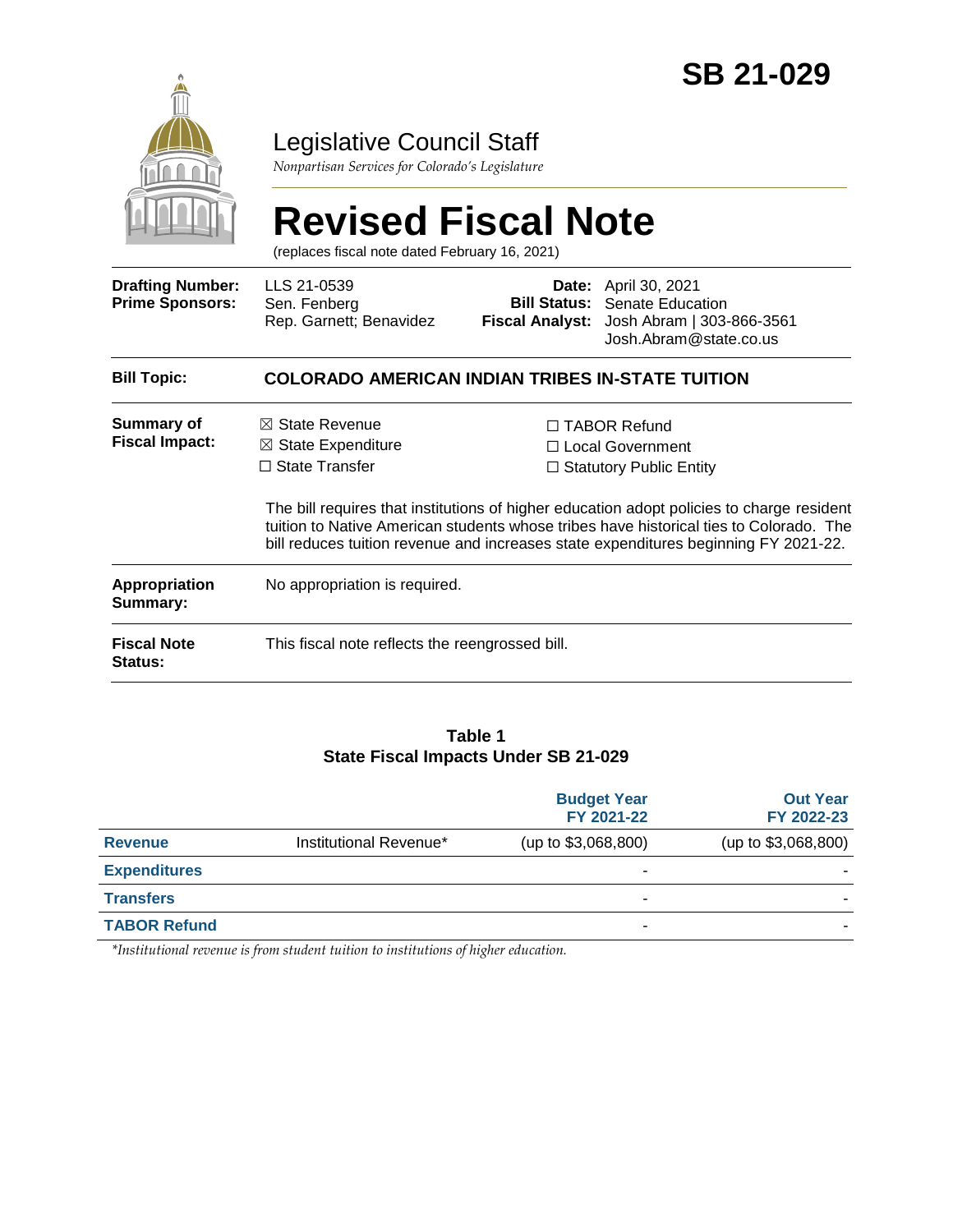Page 2

## Page 2<br>April 30, 2021 **SB 21-029**

#### **Summary of Legislation**

Beginning with the 2021-22 academic year, this bill requires that institutions of higher education adopt policies to charge in-state tuition to any Native American student who is a registered member of a federally recognized American Indian tribe with historical ties to Colorado. Students classified for resident tuition are eligible for participation in the College Opportunity Fund (COF), and may be eligible for certain financial aid. The bill applies to all state institutions of higher education except Fort Lewis College, which already provides free tuition for any Native American.

#### **Background**

According to the Colorado Commission on Indian Affairs and History Colorado, 48 federally recognized American Indian tribes have historical ties to Colorado. Almost every state-supported institution of higher education enrolls Native American students who are residents of other states and pay non-resident tuition in Colorado. The Department of Higher Education estimates that between 2016 and 2020, an average of 200 nonresident students self-identify as Native American. It is unknown how many of these students are also members of tribes with historical ties to Colorado.

#### **State Revenue**

The bill both increases and decreases tuition revenue for institutions of higher education. The bill decreases revenue from tuition by reclassifying current nonresident students as resident students, and reducing the amount of tuition those students will be required to pay. The bill increases revenue from tuition for each new Native American student who chooses to enroll in Colorado's higher education system who would not have otherwise chosen to do so. State tuition revenue to institutions of higher education is exempt from TABOR.

**Tuition decrease.** The bill reduces revenue from tuition for state institutions of higher education by up to \$3.0 million beginning with the 2021-22 academic year. Nonresident students in Colorado pay a tuition rate higher than the amount charged to residents; reclassifying these students as residents reduces tuition revenue by the difference between the two rates. For the 2020-21 academic year, the average tuition for a full time resident student at a four year school is \$8,884, and the average nonresident student tuition is \$24,288, for a tuition difference of \$15,344. If 200 native students system wide are reclassified from nonresident to resident, the loss in tuition revenue is \$3,068,800.

**Tuition increase.** The reduction in tuition revenue will be partially offset by increased tuition revenue for each new student who, as a result of a reduced price, chooses to enroll in a Colorado school. Since the decision to attend higher education cannot be predicted based only on cost, no estimate is provided for the number of students likely to choose Colorado as a result of the bill.